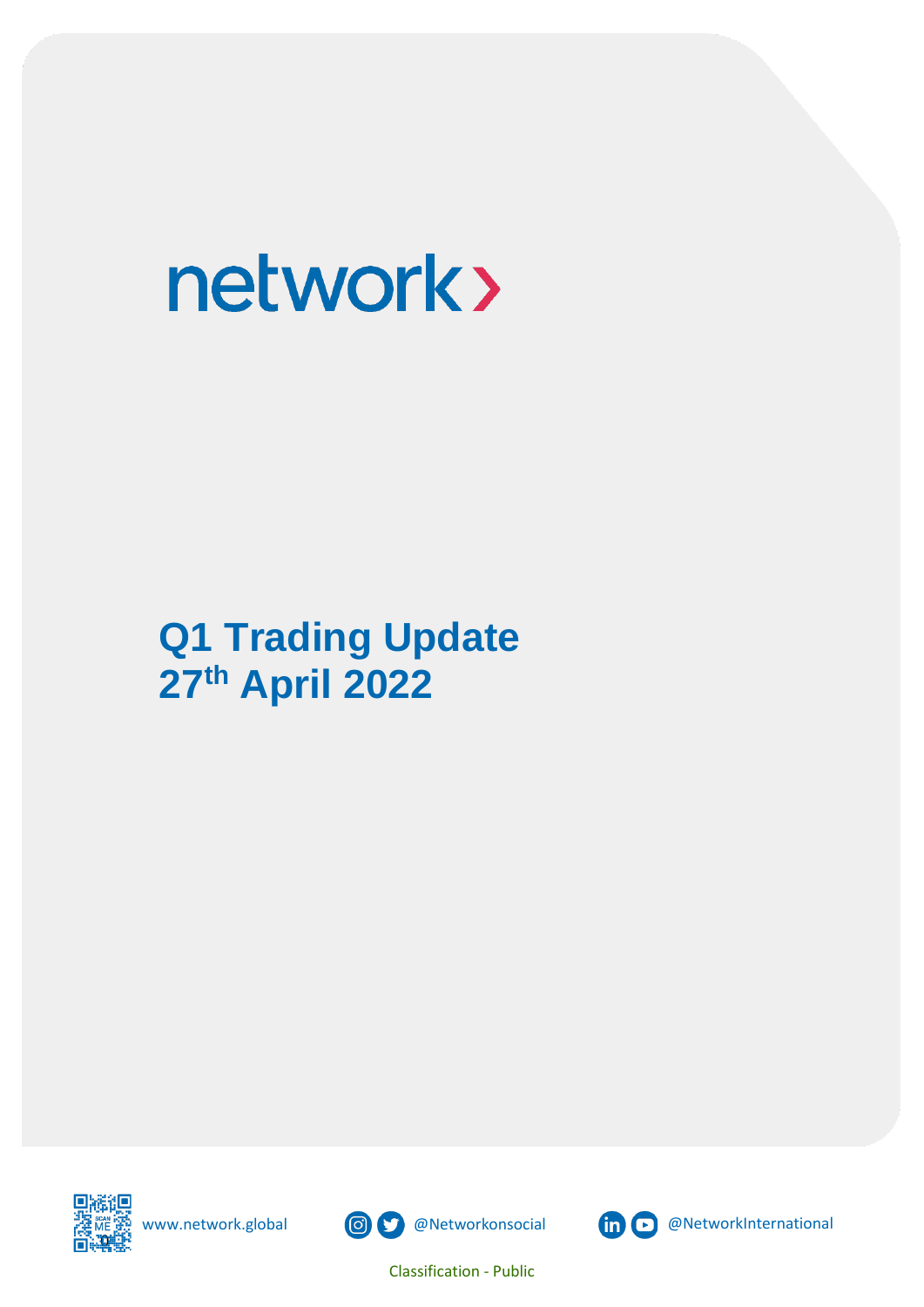### **27th April 2022: Network International Holdings Plc, Q1 2022 trading update Strong start with Q1 revenue up 33% y/y; underpinning full year guidance**

|                                                  | Q1 22 vs Q1 21          |
|--------------------------------------------------|-------------------------|
| Total revenue                                    | $+33%$                  |
| <b>Merchant Solutions revenue</b>                | $+64%$                  |
| Network Merchant Solutions revenue excluding DPO | $+40%$                  |
| DPO Group revenue <sup>1</sup>                   | +20% (+22% constant FX) |
| <b>Issuer Solutions revenue</b>                  | $+17%$                  |

**1.** 1. DPO was acquired in Sept 2021 and therefore DPO revenue is not present in the Q1 2021 base. Proforma revenue is presented for information only.

#### **Strong trading, as expected, reflecting strategic execution and some COVID impact in the prior year**

• **Supporting our guidance for the full year**, which is unchanged.

**Merchant Solutions supported by significant merchant wins and strong consumer spend in the UAE**

- **Fast growth in direct-to-merchant Total Processed Volume (TPV) across the UAE and Jordan,** with Q1 domestic volumes up 22% y/y (20% vs 2019) and international volumes up 120% y/y (9% vs. 2019).
- **Continued record levels of merchant signups,** which will soon be further supported by the launch of fully automated onboarding for UAE merchants.
- **New capabilities launched for merchants,** including Amazon Payment Services in the UAE, Buy Now Pay Later and merchant lending in Jordan, whilst also introducing merchant data reports in Jordan.
- **DPO saw a large number of key merchant wins** and signed an agreement with RCS Group, a Network customer, enabling over 2 million RCS retail store card holders to pay for goods at DPO merchants.

### **Issuer Solutions growth supported by the strength of customer signings in the prior year, cross-selling and strong underlying transaction growth**

- **Three financial institution wins,** including Jordan's first digital bank; and two contract renewals.
- **Kingdom of Saudi Arabia customer onboarding commenced** and PCI DSS certification in place.
- **New products gaining momentum, including 'fintech in a box'** where we can issue cards and undertake processing for fintechs in southern Africa, through our partnership with Access Bank.

#### **Nandan Mer, Chief Executive Officer, commented:**

"We have started the year strongly with 33%  $y/y$  Q1 revenue growth; supporting our ambition to be the fastest growing and most innovative customer centric payments business in the Middle East and Africa. Our home market of the UAE is seeing a continued improvement in consumer spending and increasing numbers of international visitors, driving accelerated growth in both domestic and international TPV. This has been supported by customer wins and capability launches, including becoming the first acquirer to offer Buy-Now-Pay-Later in Jordan. DPO has seen good volume growth of 33% y/y, as well as the benefit of another cross-selling arrangement with an existing Network customer. I am also pleased to share that our market entry into the Kingdom of Saudi Arabia is progressing well. It is encouraging to see our new processing customer, signed only two months ago, already in the process of onboarding. Overall, the growth in the period is evidence of successful delivery on our strategic objectives and a solid foundation for the year ahead."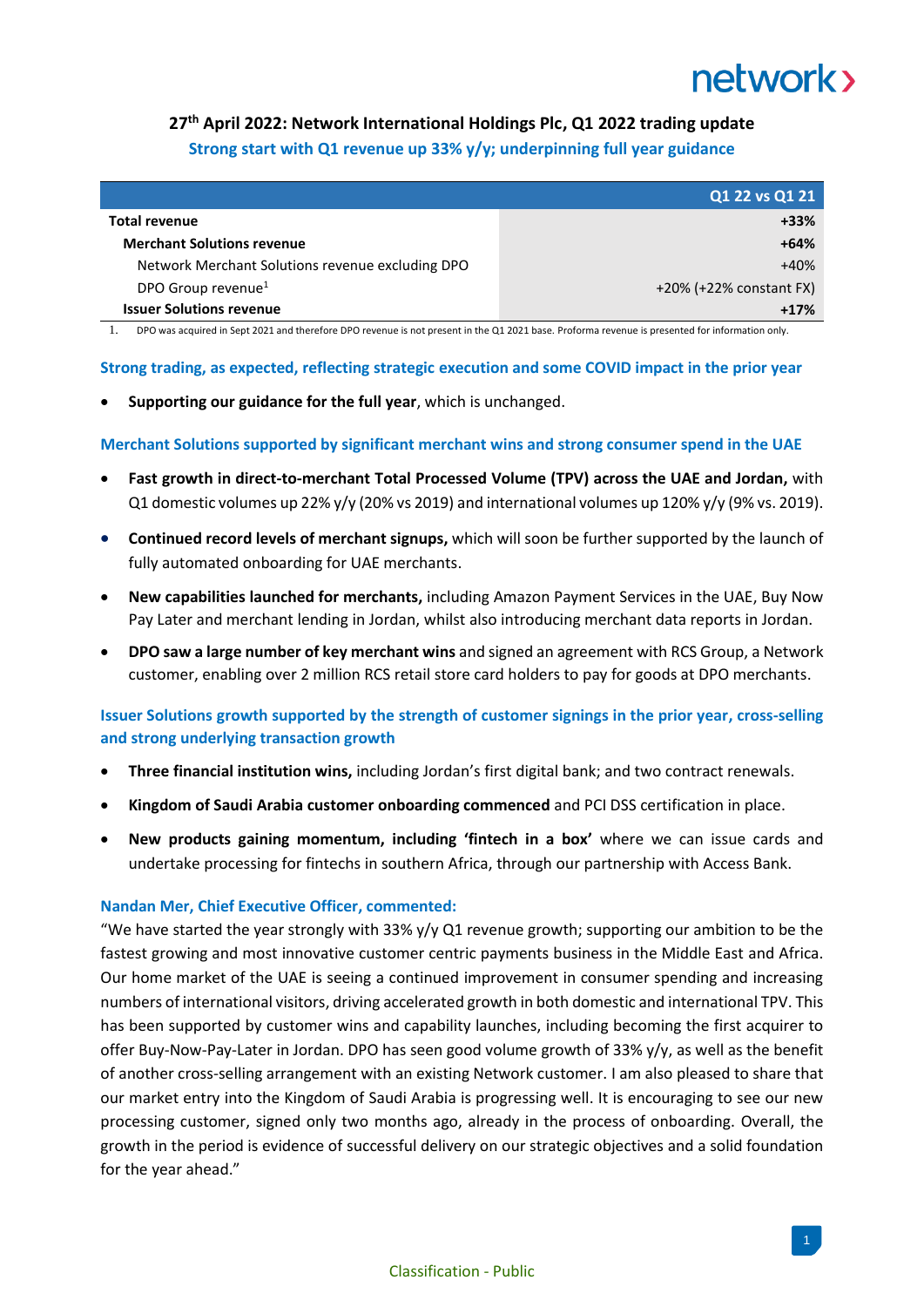#### **Merchant Solutions business line review**

|                                                           | Q1 22 vs Q1 21           |
|-----------------------------------------------------------|--------------------------|
| <b>Total Merchant Solutions revenue</b>                   | 64%                      |
| Network Merchant Solutions revenue excluding DPO          | 40%                      |
| DPO Group revenue <sup>1</sup>                            | 20% (22% in constant FX) |
|                                                           |                          |
| Direct-to-merchant TPV in UAE/Jordan                      | 38%                      |
| of which domestic                                         | 22%                      |
| of which international                                    | 120%                     |
| Direct-to-merchant TPV in Africa (DPO Group) <sup>1</sup> | 30% (33% in constant FX) |

| Monthly TPV trends: y/y growth                              | Jan | Feb  | <b>Mar</b> |
|-------------------------------------------------------------|-----|------|------------|
| Direct-to-merchant TPV in UAE/Jordan                        | 24% | 44%  | 47%        |
| of which Retail                                             | 15% | 34%  | 41%        |
| of which Supermarkets                                       | 3%  | 4%   | 11%        |
| of which Travel & Entertainment                             | 59% | 112% | 116%       |
| of which Government, Healthcare, Education, Other           | 19% | 37%  | 33%        |
| Direct-to-merchant TPV in UAE/Jordan                        | 24% | 44%  | 47%        |
| of which Domestic                                           | 13% | 27%  | 26%        |
| of which International                                      | 70% | 139% | 164%       |
|                                                             |     |      |            |
| Direct-to-merchant TPV in Africa (DPO Group) <sup>1,2</sup> | 33% | 31%  | 35%        |

1.DPO was acquired in Sept 2021 and therefore DPO volume/revenue is not present in our Q1 21 base. Proforma data is presented for information. 2. Constant FX

#### **Financial update: Merchant Solutions growth supported by strong consumer spending in the UAE**

We saw particularly strong performance in the UAE and Jordan; where domestic TPV (which represents spending from consumers domiciled in the region) has remained resilient throughout the period, with robust y/y growth in February and March; and international TPV (which represents consumer spending by overseas visitors) was particularly strong and reflective of the ongoing improvement in confidence from tourists and events such as Dubai EXPO, which attracted over 20 million visitors. Whilst growth levels partly reflect a prior year period impacted by COVID-19, Q1 2021 domestic TPV and international TPV were still 20% and 9% ahead of pre-pandemic Q1 2019. We saw healthy growth in online TPV, up 46% y/y in Q1 (excluding Government & airline TPV); whilst SME volumes were also strong and supportive of take rates, reflecting our continued investment and focus on these two strategic segments.

#### **New merchant wins (UAE and Jordan): Significant progress**

Following a strong end to 2021 we continued to successfully secure a large number of new merchant wins, including Emirates Hospital Group, The Residences at Caesars Palace, Bluewater Meraas and Landmark Group, many of which were won from competitors; as well as several new merchants from the new opening of Dubai Hills Mall. The pace of new SME signings remains encouraging as our focus within the SME segment continues to pay off, with monthly wins progressing well through the quarter, up over 10% sequentially in March vs. February alone. We expect our strength in the SME sector to be further supported by the launch of a fully digital onboarding process for SMEs in the coming weeks.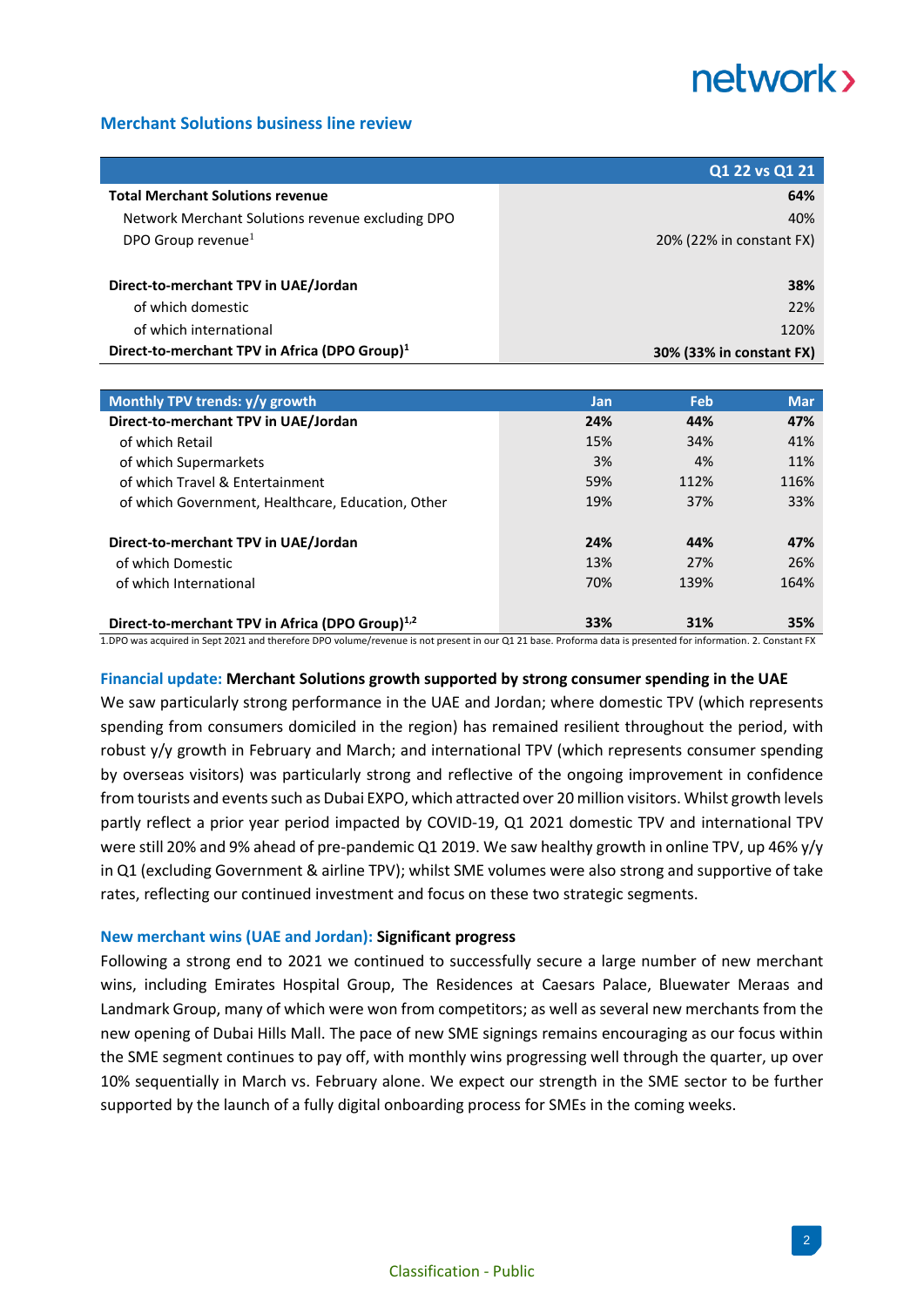

#### **New capabilities (UAE and Jordan): Increasing revenue streams and customer loyalty**

- First in the region to offer BNPL for Jordan merchants, in partnership with ZoodPay
- Collaborating with Amazon Payment Services to provide UAE merchants with a wider selection of online payment solutions alongside enhanced fraud services
- Innovating within remittances by partnering with Lulu International Exchange, enabling Lulu customers to transfer funds quickly and securely via the LuLu Money App

• Upgraded all payment terminals with our customers, Dubai Duty Free and Emirates, to our proprietary N-Genius™ Point-Of-Sale (POS) solution. Providing them with a cloud based POS capability, enabling swifter technology and payment updates.

#### **Payment methods Value added services**

- SME lending for Jordan merchants in partnership with Sanadcom
- Ability for consumers to earn Safar travel loyalty points when paying using the Safar Pay mobile app, in partnership with Jordanian marketing consultancy LOYNOVA
- 'Go Green' paperless receipts in Jordan
- Launched our Smartview report in Jordan, providing SME merchants with in-depth actionable insights on their business

#### **Proprietary** payment acceptance **Services** Services for financial institutions

Launched the N-Genius<sup>TM</sup> Terminal Management System, a web tool for processing customers. This enables financial institutions to independently manage their merchant customers' POS device; including remote updates, editing merchant profiles, and querying transactions, in real time

#### **New merchant wins and capabilities (DPO): Trading supported by good TPV growth**

DPO saw TPV up 30%  $y/y$ , or 33% in constant FX<sup>1</sup>. Revenue grew 20%  $y/y$ , or 22% in constant FX<sup>1</sup>, with take rates largely impacted by the growing mix of strategic merchant and gateway volumes. DPO secured a number of key merchant wins, including Harley Davidson, Estee Lauder and Pernod Ricard in South Africa; complemented by those outside of South Africa, including Airtel Zambia and the University of Namibia. We continued to add new payment acceptance methods, including account-to-account transfers as an option for all DPO merchants in South Africa, previously only available for selected merchants. Similarly, we enabled the account-to-account payment option for all Nigerian merchants within the DPO platform and have integrated DPO's payment capabilities into several retail software systems used by food and restaurant chains. This allows merchants using such retail software to be onboarded with the DPO platform, providing more ways to accept payments. DPO merchants are also now able to accept payments and invoice customers via a secure payment link, having integrated the Xero accounting system.

1.DPO was acquired at the end of Sept 2021 and therefore DPO volume/revenue is not present in our Q1 21 base. This is presented for information.

#### **New markets: Egypt**

We have made good progress and are currently in the process of applying for our payment service provider license. Our technology stack is already in deployment phase. Our focus is now on establishing a local salesforce with a partner. As previously highlighted, Egypt is a further growth opportunity, and we expect the revenue opportunity to build from 2023 onwards.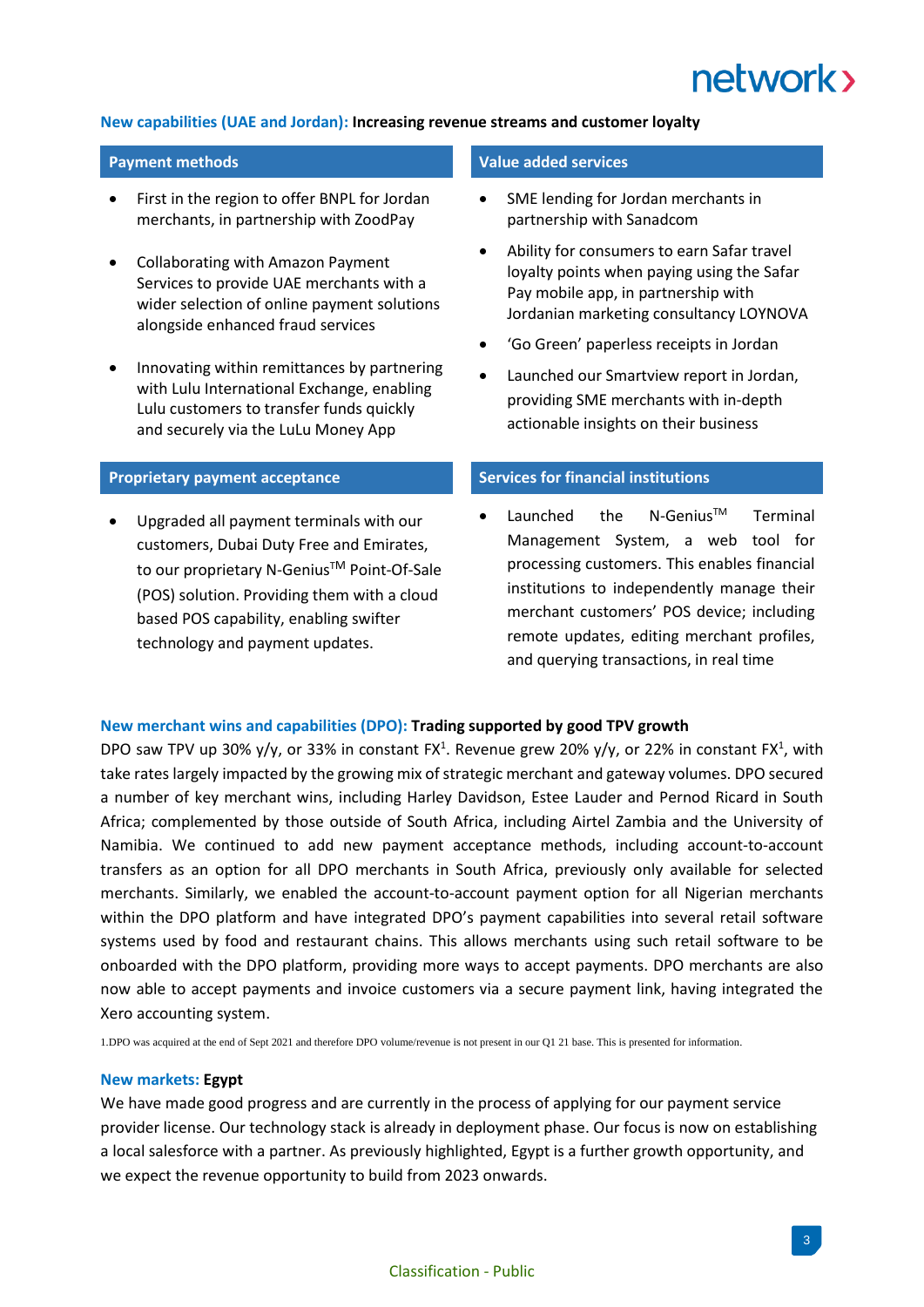#### **Issuer Solutions business line review**

|                      | Q1 22 vs Q1 21 |
|----------------------|----------------|
| Total revenue        | 17%            |
| New customers signed |                |

#### **Financial update: Strong performance seen across all regions**

Issuer Solutions saw an excellent start to the year, which reflects the benefits of customers signed in the prior year, cross-selling to existing customers and strong underlying digital transaction growth. Performance was broadly based across both the Middle East and Africa, with the number of transactions increasing strongly in the quarter. The number of credentials hosted also remains in positive growth territory, with Northern Africa and Jordan particularly supportive through the period.

#### **New customer wins: Saw a solid start to the year**

We secured three new financial institution customers; and renewed two existing contracts, including the renewal of our processing agreement with Commercial Bank of Dubai. In new business wins, we have signed a five-year agreement with Taj Bank in Nigeria for virtual and physical cards, the first Islamic bank to be onboarded onto Network's Nigerian platform. We are now live and providing processing services to Blink Neo Bank in Jordan, the region's first licensed digital-only bank, a win which is evidence of our enriched digital banking experience, delivering card issuing, hosting and personalisation services. A further new client included Albaraka Bank, our second financial institution win in Sudan.

#### **Cross-sell and new product launches: Gaining momentum**

We have launched 'fintech in a box', where we are now able to issue, host and process credentials for fintechs in southern Africa having partnered with Access Bank. This allows us to significantly scale our partnerships with fintechs and provide them with services across the entire payments value chain, a model which will be shared across the broader group and regions.

#### **New markets: Kingdom of Saudi Arabia**

We have completed our full technology deployment on-soil, received our PCI-DSS certification and established connectivities with domestic (Saudi Payments/Mada) and international card schemes. We are currently onboarding our recent processing customer signing, which is expected to become a meaningful revenue contributor over the long term. Our focus is now on building out our client list, supported by a healthy pipeline and expanding our local sales force.